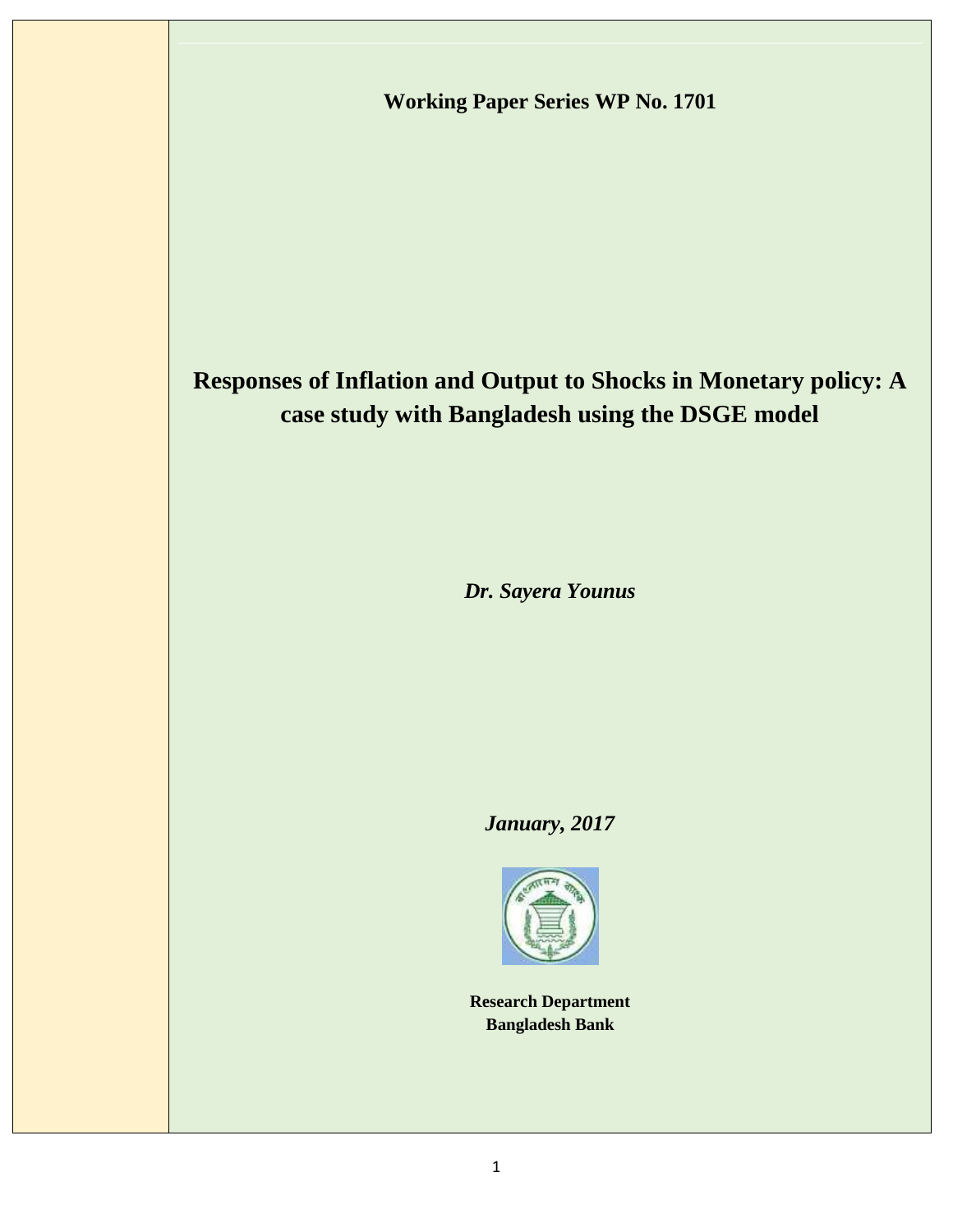# **Responses of Inflation and Output to Shocks in monetary policy: A case study with Bangladesh using the DSGE model**

# *Dr. Sayera Younus***<sup>1</sup>**

#### **Abstract**

This paper developed a dynamic stochastic general equilibrium (DSGE) model for Bangladesh to estimate the central bank reaction function and to analyze the policy shocks on inflation and output. The models have two stochastic shocks: productivity and the other of monetary policy. The sample period covers from 1991Q1 to 2014Q2. This model captures the behavior of the three key macroeconomic variables: GDP growth, inflation, and the policy rate. The Bayesian estimation method is used to get the posterior means based on priors and the likelihood function. The conditional variance decompositions, smoothed shocks show that the DSGE model captures the policy shocks from the data well. The main lesson is that the effective approach to controlling inflation is the management of monetary policy for Bangladesh. The monetary policy shock affects output in a positive fashion. Thus, monetary policy plays a significant role in macroeconomic stability in the country.

JEL Classification: E52, E62,F41 Key words: Dynamic Stochastic General Equilibrium Model (DSGE), policy analysis, macroeconomic variables

#### **I. Introduction**

 $\ddot{\phantom{a}}$ 

The DSGE model have become increasingly useful for policy analysis and also for the simulation of alternative scenarios'. Many central banks, in both developed and emerging market economies (EMEs) have developed their own models for the policy analysis. The advantage of modern DSGE model over traditional reduce form macroeconomic models is that they are often thought to be difficult to use, opaque, theoretically inconsistent even if they had theory it was antiquated, poorly estimated, and subject to the Lucas Critique (1976). That is dynamism of private agents behavior changes using available information will lead to adjust their behavior in economic policy announcements are absent in the existing reduced form models (Zabczyk, 2012). Keeping this in the background, an attempt has been made to develop a DSGE model for Bangladesh economy by incorporating exact country-specific features to analyzing macroeconomic variables and estimate the central bank reaction function. Almost all the central banks are using this model for policy analysis and forecasting tools. For example US Federal Reserve Bank (SIGMA), European Central Bank (NAWM), Sveriges Riksbank (RAMSES), Bank of Canada (ToTEM), Bank of England (BEQM), Central Bank of Chile (MAS), Central Reserve Bank of Peru (MEGA-D), Norges Bank (NEMO), Bank of Finland, Reserve Bank of New Zealand, Bank of Spain,Central Bank of Brazil, Bank of Thailand, Central Bank of China, State Bank of Pakistan, IMF.

Therefore, the goal of this study is to examine the effectiveness of DSGE model in analyzing major macroeconomic variables Bangladesh as because the central bank of Bangladesh can use this type of model for policy analysis . In this regard an attemp has been made to estimate the central bank reaction functions and analysis of macroeconomic variables in Bangladesh.

 $1$  The author of this article Dr. Sayera Younus is General Manager in the Research Department of Bangladesh Bank. Views expressed in this article are the authors own and do not necessarily reflect the views of the central bank of Bangladesh Bank. The author would like to thank Dr. Biru Paksha Pal, Chief Economist, Bangladesh Bank and Dr. Akhtaruzzaman, Economic Adviser, bangladesh Bank for their helpful comments in the earlier version pf the paper. However, any remaining errors are the au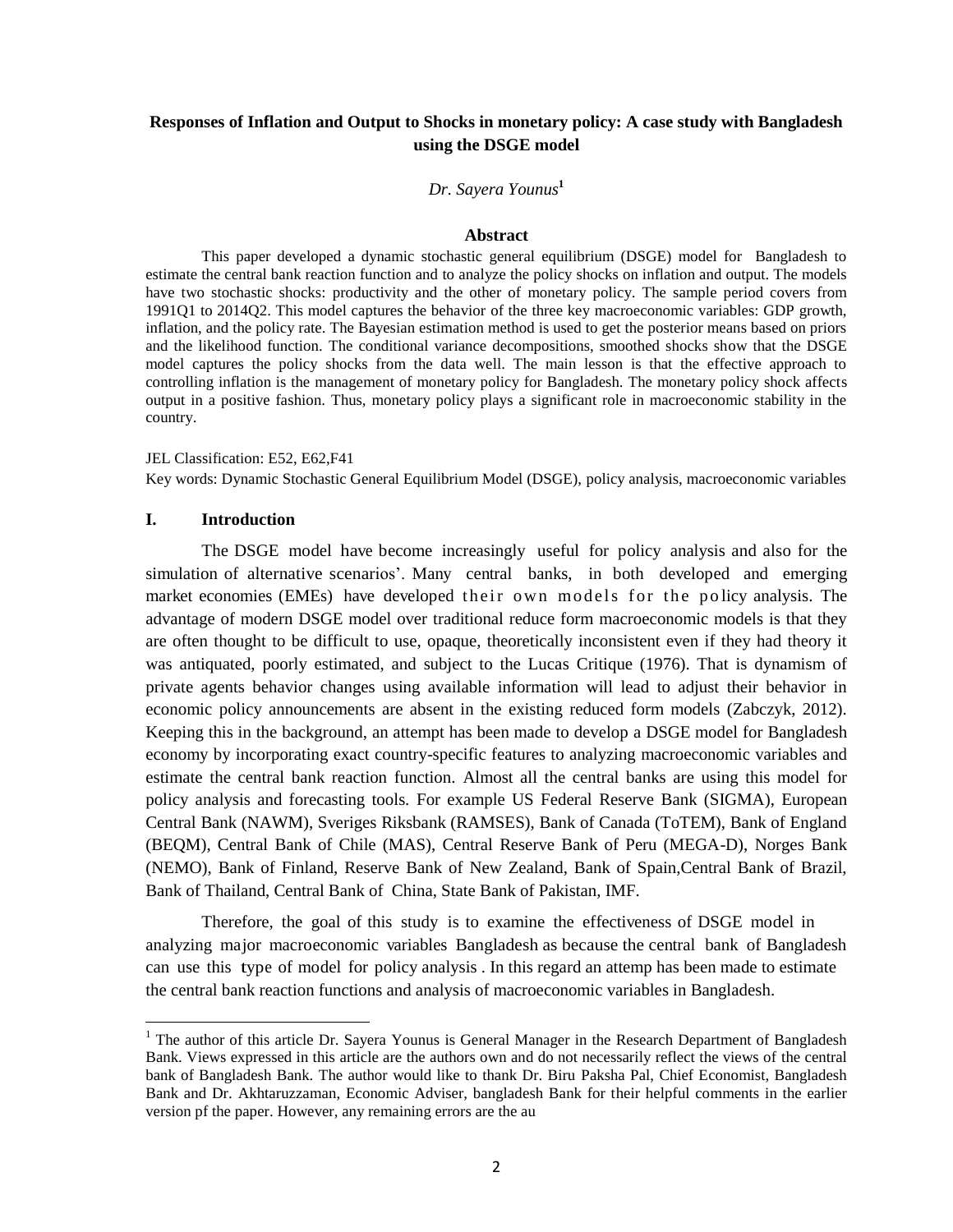Therefore, the plan of the paper is as follows: after introduction, in Section-1, Section- II, present the literature review, Section- III, the basic structure of Bangladesh economy is described followed by the basic structure of the Dynamic Stochastic General Equilibrium model in Section-IV. Section-V explains data, methodology used for estimation DSGE model. Section VI analyzes the empirical results and finally Section-VII conclude the paper.

#### **II. Literature Review**

The Dynamic Stochastic General Equilibrium (DSGE) models are now widely used for empirical research in macroeconomics as well as for quantitative policy analysis for the purpose of monetary policy analysis and forecasting at central banks around the world (see e.g., Schorfheide, 2007a, 2007b, 2011, Hara et al. 2009, Tovar, 2008 Christiano et al., 2010, Niestroj et al. (2013) estimated the extended version of canonical DSGE model to examine the impact of the quantitative easing on US economy for the sample period from 2008 to 2012. The authors extended the model by including financial frictions and liquidity premium. Negro et al. (2014), estimated time-varying weights in linear prediction pools, and use it to investigate the relative forecasting performance of dynamic stochastic general equilibrium (DSGE) models, with and without financial frictions, for output growth and inflation in the period 1992 to 2011 for the US economy. Negro et al. (2014) showed that a standard DSGE model with financial frictions available prior to the recent crisis successfully predicts a sharp contraction in economic activity along with a modest and protracted decline in inflation. Merola (2014) provides a quantitative assessment of the impact of financial frictions on the U.S. and European countries business cycle using the model developed by Smets and Wouters (2003, 2005, 2007) by extending financial accelerator mechanism from 1967 to 2012 using Bayesian methods.

Rodrigo et al. (2011) estimated a DSGE model for a small open economy that incorporates financial frictions to analyze the consequence of the global financial crisis in 2008-9 on Chilean economy. Peiris and Saxegaard (2007) using DSGE model to evaluate monetary policy tradeoffs in low-income countries such as for Mozambique in sub-Sahara Africa except South Africa. Ahmad et al. (2012) developed a closed economy DSGE model of Pakistan with informality both in the labor and product markets consistent with the micro-foundations of Pakistan's economy while Adnan and Khan (2009) estimated a small open economy DSGE model for Pakistan using Bayesian simulation approach. Hamann, Perez and Podriguez (2006) developed a DSGE model for the small open economy of Colombia. Liu (2006) designs DSGE based New Keynesian framework to describe the key features of a small open economy particularly the model focuses on the transmission mechanism of monetary policy to provide a tool for basic policy simulations.

Sadeq's (2008) paper uses a small open economy DSGE model for central Europe Countries in transition, EU-15: Czech Republic, Hungary, Poland, Slovakia, and Slovenia. Grabriel et al. (2010) developed closed economy DSGE models of the India and US economy and estimated the models by Bayesian Maximum Likelihood method using Dynare. A number of papers presented at the workshop on DSGE models organized by Bank Indonesia and the Bank for International Settlements (Bali, 2008) showed different aspects of using DSGE model. For example, Tanboon (2008) simulated DSGE model for Thailand's economy consisting four main agents, namely households, firms, banks and government and found that the interest rate and the productivity shocks have significant impacts on Thailand's capital, investment, wage and consumption basket while Santoso (2008), presented the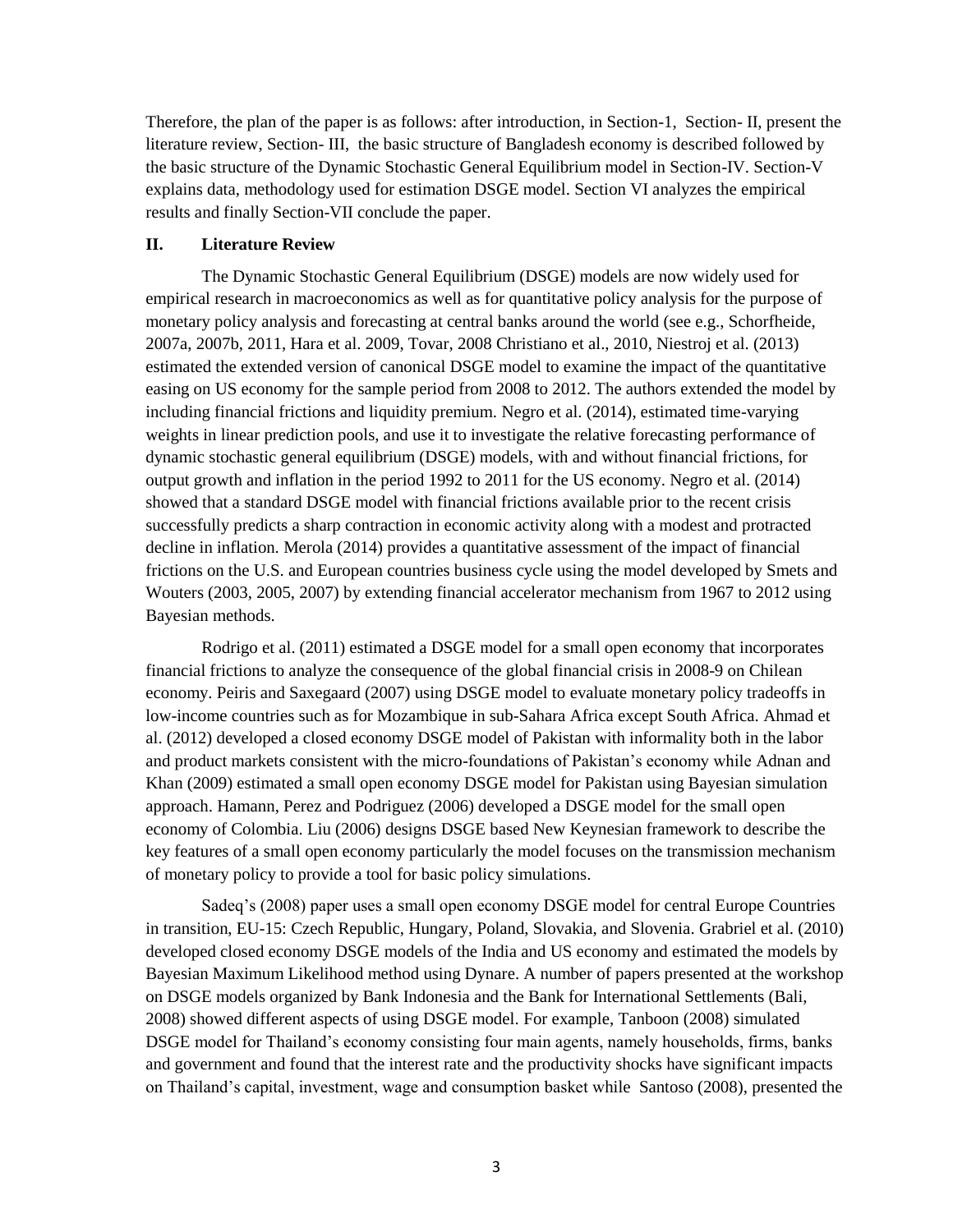Indonesian model, GEMBI, emphasizing the country-specific characteristics such as data accuracy, specific but dominant economic sectors, credibility of monetary and fiscal policies, and markets.

Chow et al. (2013) using a Dynamic Stochastic General Equilibrium Model (DSGE) examined for the sample period from 1985 to 2009, whether monetary regime choice for Singapore economy matters in influencing macroeconomic variables such as GDP growth and Inflation. There are four sectors, household, production, external and Government. The paper considered seven shocks such as productivity, government spending, foreign GDP, world interest rate, export price inflation import price inflation and risk premium. The results show that exchange rate rule had a comparative advantage when the major sources of real fluctuations are from exports shocks while Taylor rule performed better when sources of shockare from domestic productivity. The exchange rate rule also dominated the Taylor rule for reducing inflation persistence.

A research task force working group on the transmission channels (RTF-TC) between the financial and real sectors of the Basel Committee on Banking Supervision of Bank for International Settlement has attempted to improve existing DSGE models to use for policy analysis by developing a stylized model of the banking sector.They found that in the presence of financial frictions, aggressive interest rate cuts are required to offset adverse financial shock which helped DSGE models to better address fundamental policy issues, such as the overall importance of financial sector shocks in explaining the business cycle and the role of monetary policy and/ or prudential regulation to avoid or mitigate financial crises.

# **III.1 The Structure of the Bangladesh Economy**

Bangladesh gained independence from Pakistan in 1971. During the past 4 years Bangladesh grew by on average 6.2 percent mainly backed by strong domestic demand and the financial inclusion drive of the Governments. Bangladesh save more and it took 42 years for Bangladesh to reach \$1088 per-capita income level in 2013 after 42 years of her independence.

At the time of independence, the agriculture sector accounted for almost 38.6 percent of GDP while in 2013, it is accounted for only 18.7 percent. The industry and service sectors accounted for 15.5 percent and 45.9 percent respectively during the same periods. In 2013, the share of industry and service sectors increased significantly and reached to 32 percent and 49.3 percent of GDP respectively in Bangladesh.

After experimenting with a socialist model of development during early 1970s, Bangladesh has gradually moved toward a market-oriented strategy of development since late 1970s. To achieve some socio-economic objectives, the monetary and banking sectors in Bangladesh has undergone a gradual transformation owing to different policy measures tried since independence. Bangladesh economy has gone under significant economic reforms since late 1980s and gained macroeconomic stability with a sustained economic growth of about 5.0 percent per annum reasonably.

To find a remedy for the distorted financial sector, a "National Commission on Money, Banking and Credit" was formed in 1984 in Bangladesh. The World Bank also provided funds to carry out a study on the financial sector. Following these initiatives, a comprehensive "Financial Sector Reform Programs (FSRP)" was put into operation in the early 1990s. The mission of the FSRP was to eliminate distortions from the financial sector.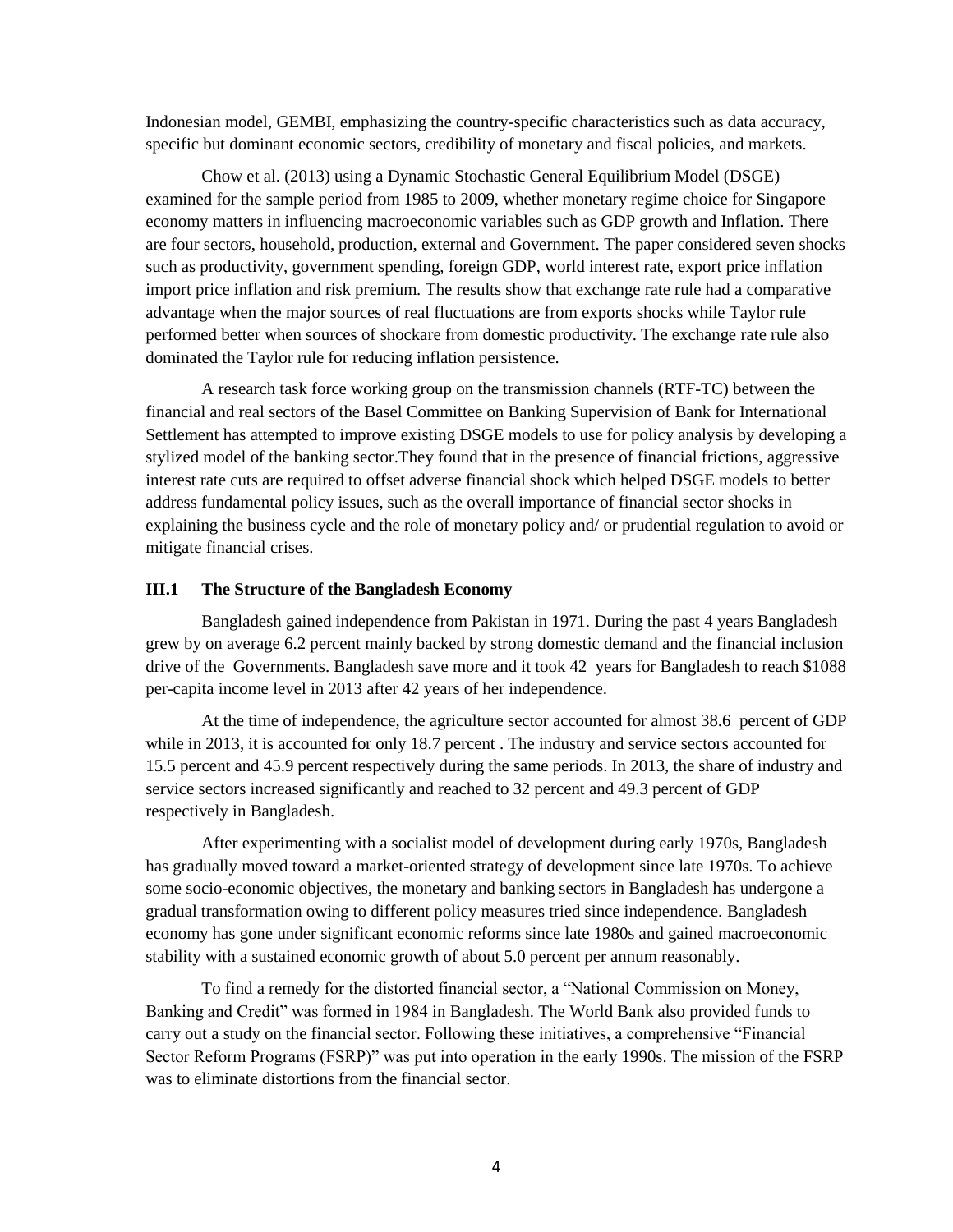Liberalization of interest rates and indirect control in monetary management were the main objectives of the program through privatization (allowing new private commercial banks to operate) and denationalization (selling out government banks to private entrepreneurs) of the financial institutions (as well as other real sector enterprises) started well before (in 1983) the adoption of stabilization and structural adjustment program by Bangladesh Government.<sup>2</sup>

Macroeconomic performance in Bangladesh shows considerable stability . Bangladesh was enjoying relatively less volatile environment in the real GDP growth with the 0.54 and 0.30 percent volatility during the periods from 1980 -2014. Bangladesh has adopted reforms measures in monetary, banking sector to increase the effectiveness of monetary policy during these periods. In particular, Bangladesh had taken a range of economic and financial sector reforms since the 1980s with acceleration in the 1990s, thus transmission of monetary policy and its effectiveness has improved considerably. Overseas employments accounts for the 10 percent of GDP in Bangladesh. The major import items are capital machinery, petroleum oil, iron, raw cotton etc. Bangladesh has current account surplus during these periods.

#### **III.2 Monetary Policy Framework in Bangladesh**

 $\overline{a}$ 

Bangladesh Bank was established according to the Bangladesh Bank order, 1972. Bangladesh bank has similar mandate of stabilizing domestic monetary value and the exchange rate of the respective countries vis-à-vis foreign currencies, promoting a high level of production, employment and real income and encouraging and promoting the full development of the productive resources of the country. According to the Bangladesh Bank order, 1972, Bangladesh Bank has authorized to manage monetary and credit system of Bangladesh with a view to stabilizing domestic monetary value and maintaining a competitive external par value of the Bangladesh Taka towards fostering growth and development of country's productive resources in the best national interest, which is substituted by the Bangladesh Bank (Amendment) Act, 2003.

In May 2003, a significant shift in the policy regime took place when Bangladesh entered into the flexible exchange rate regime. In 2002, Bangladesh gradually moved to more open market operations by introducing Repurchase (Repo) agreement and reverse repurchase agreement in 2003 to inject and absorb liquidity from the money market. Since 2006, BB has been announcing half-yearly Monetary Policy Statements (MPS) to anchor inflation expectations of economic agents and the

<sup>2</sup> *Financial Liberalization Theory of McKinnon and Shaw was the theoretical background of the Financial Sector Reform Program (FSRP)in Bangladesh. McKinnon and Shaw, in their works, argued in favor of removing distortions from the economy imposed by regulatory government policies. They proved that liberalization policy would make the financial system more efficient and effective. In line with this policy suggestion, the FSRP was designed to liberate the economy from government control, bring indirect control in monetary policy, enhance efficiency of public and private banks, and restoring order in the financial sector. The main targets of the Financial Sector Reform Program (FSRP) are outlined below: Liberalization of interest rates; Indirect monetary management; Implementation of capital adequacy requirement of commercial banks; Introduction of new policies for loan classification; Modernization of the*  banking sector and introduction of updated accounting system; Revision of the legal structure of financial sector; *Development of capital market; Strengthening central bank's supervision; Improvement of overall management of the banking sectors with special emphasis on credit management; and Computerization of the central bank and nationalized commercial banks.*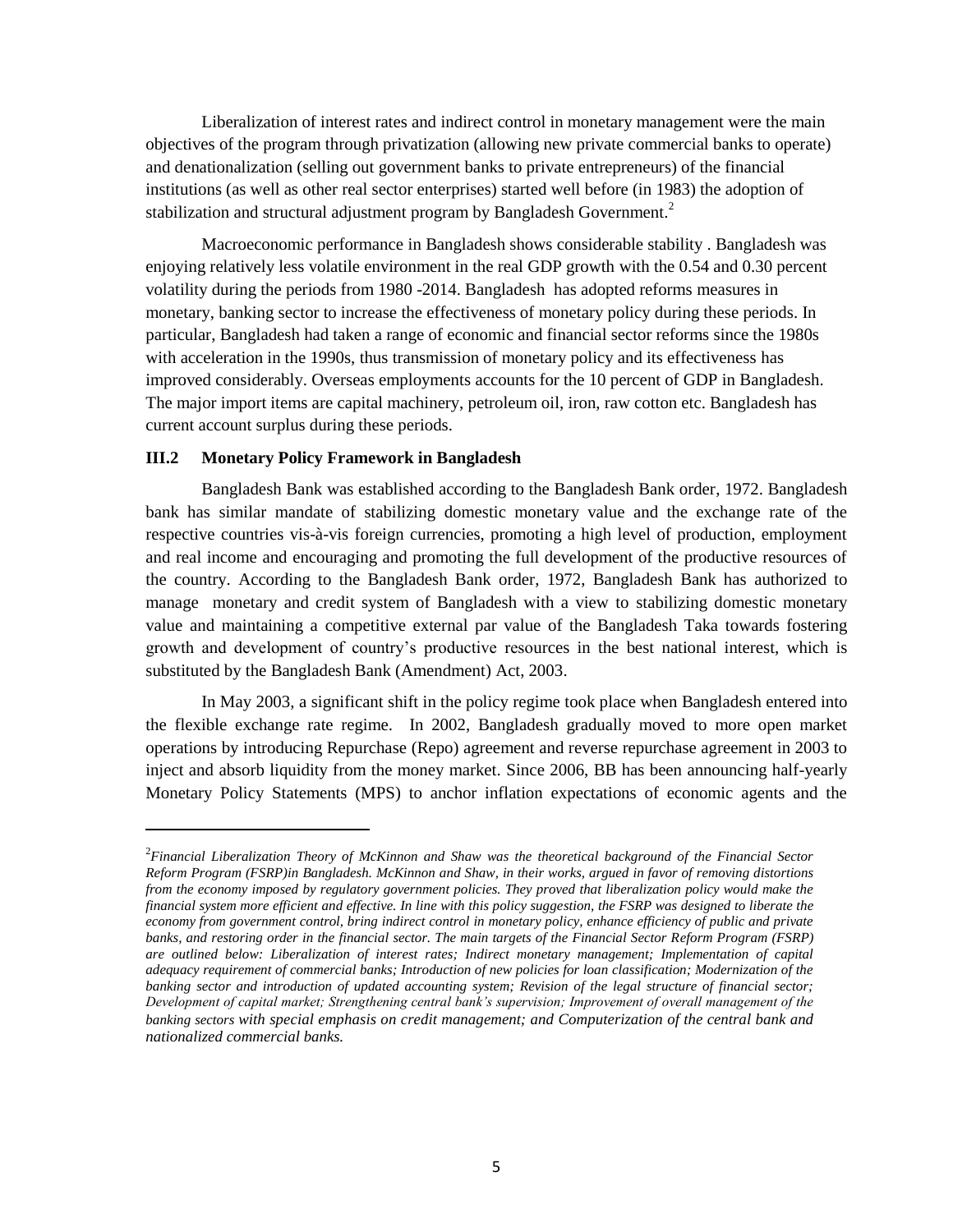general public. Currently, the formation of Monetary Policy Stance is based on extensive stakeholder consultations from the grassroots level up to the level of experienced professionals including past Finance Ministers /Advisers / Governors, think tanks and trade bodies. Bangladesh Bank has outlined the monetary policy stance through the Monetary Policy Statement based on an assessment of global and domestic macroeconomic condition and outlook.

# **IV. The Model**

RAMSES (Riksbank Aggregate Macro Model for Studies of the Economy in Sweden) have been used for forecasting and policy analysis in Sweden since 2005. Following Sveriges Riksbank (RAMSES), we assume that Bangladesh macro economy is built around three interrelated blocks: a demand block, a supply block, and a monetary policy block. In the supply, demand and monetary policy blocks have economic actors from household, firms, governments and the monetary authority. The equations define these blocks derived from micro-foundations. The agents from these sectors interact in the market that clears every period, which lead to the "general equilibrium". The basic features of DSGE models are the dynamic interaction between the blocks. Expectations about the future is a crucial determinant of today's outcomes.



Source: Sveriges Riksbank (RAMSES), 2010.

#### **The Demand Block**

- The demand block, the real activity  $(Y)$  is modeled as a function of ex-ante real interest rate and the expectations of the future action.
- The central idea of this block is that when the real interest rate is high household and firms would prefer to save than consume and invest.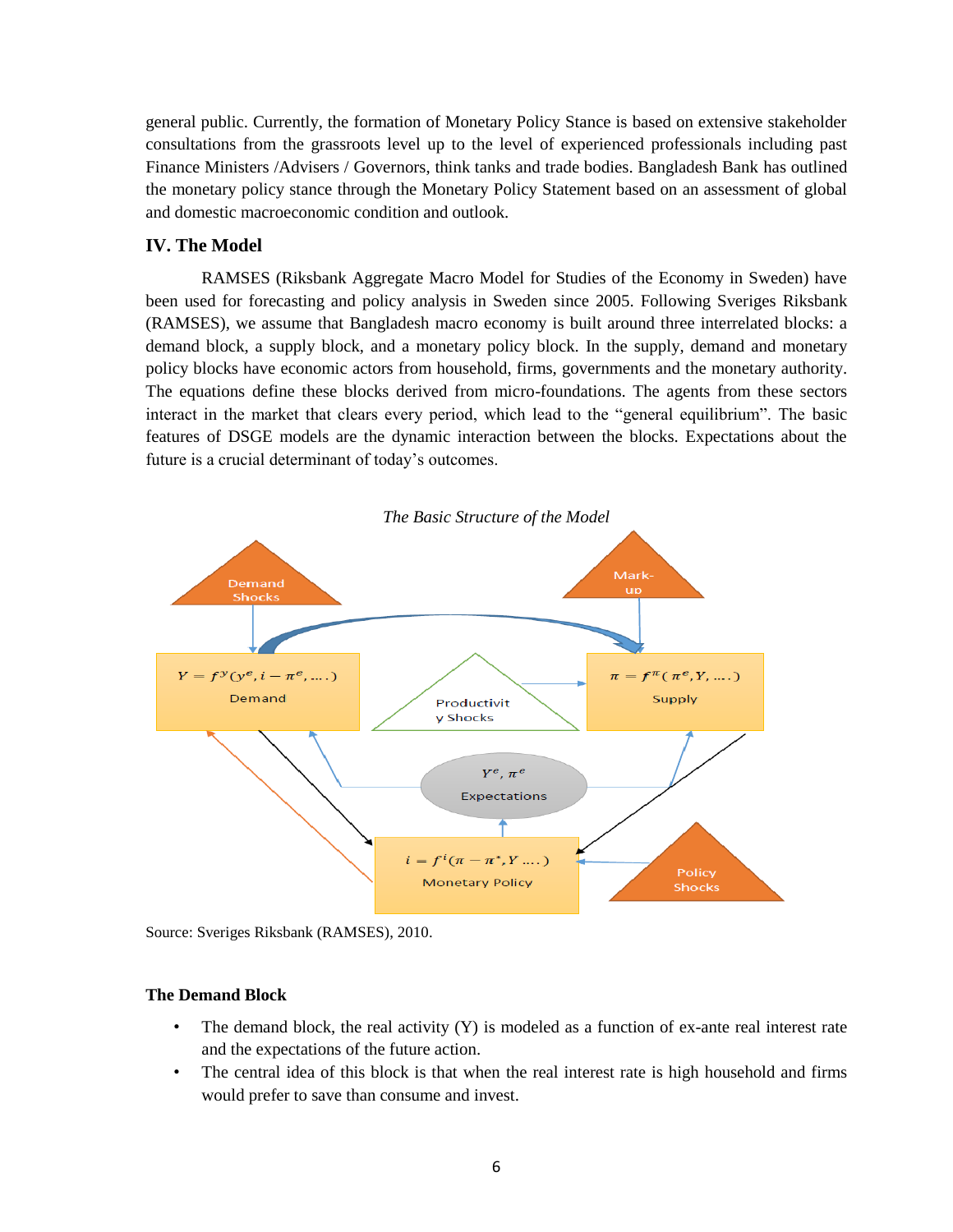• People are willing to spend more when future prospects are promising, regardless of the level of interest rates.

# **The Supply Block**

- In the supply block, the line connecting demand block to supply block show that the degree of activity emerging from the demand block, which is a critical input in the determination of inflation.
- The expectation of future inflation plays a significant role in the determination of inflation. In boom period, when the level of economic activity is high, firm increase wages to induce employees to work longer hours that in turn increases the marginal cost, putting pressure on prices and generating inflation.

# **Monetary Policy Block**

The demand and supply blocks determine output and inflation that in turn feed into the monetary policy block. The equation describes how the central bank sets the nominal interest rate, usually as a function of inflation and real activity. The central bank raises short-term interest rates when the inflation rises, and the economy is overheating as well as lower it in the presence of economic slack. In that way, monetary policy affects the real activity and through it inflation. The policy rule closes the circle. This gives us a complete model of the relationship between three key endogenous variables: output, inflation, and the nominal interest rate.

# **Methodology-Bayesian**

- Two building blocks priors and likelihood functions are tied together by Bayes' rule. We can combine the prior density and the likelihood function to get the posterior density.
- First, Priors are described by a probability density function.
- Second, the likelihood function represents the density of the observed data given the model and its parameters.
- One can assume potential priors by comparing the features and stylized facts of developed and developing economies.
- In some cases, we used the same prior's means as in previous studies but chose larger or smaller standard deviations based on country perspectives, thus allowing the data to determine the parameters location.

 Dynare is a Matlab frontend to solve and simulate dynamic models. Considering the lack of knowledge of central bank's policy reaction function we used distributions as a standard open economy model for the smoothing coefficient and the forward-looking parameters and the feedback parameters. For the shock process, relatively larger prior means are chosen since Bangladesh is a small open economy and subject to large swings in the macroeconomic variables.

# **Data**

 To estimate the parameters of the DSGE model, we used the data over the period 1991.Q1- 2014.Q2 (Quarterly) for Bangladesh. Quarterly data were de-seasonalized with Eviews X-11 program. For working with the model, the de-seasonalized logarithmic data were then filtered, with the Hodrick-Prescott (HP) Filter or by de-trending. HP filter real variables and de-trend nominal variables.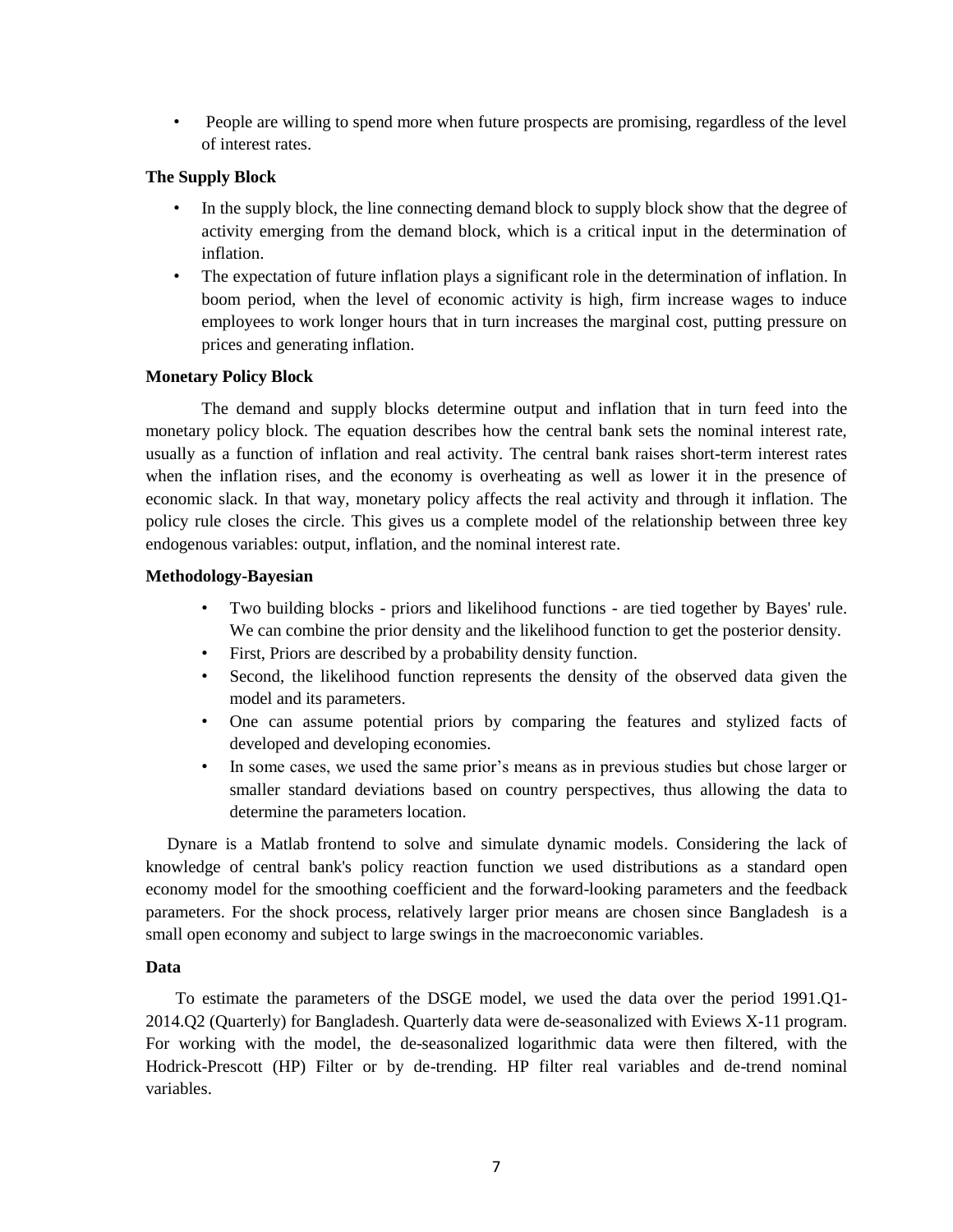#### **Central Bank Reaction Function: Taylor Rule**

In [economics,](https://en.wikipedia.org/wiki/Economics) a Taylor rule is a [monetary-policy](https://en.wikipedia.org/wiki/Monetary_policy) rule that stipulates how much the [central](https://en.wikipedia.org/wiki/Central_bank)  [bank](https://en.wikipedia.org/wiki/Central_bank) should change the [nominal interest rate](https://en.wikipedia.org/wiki/Nominal_interest_rate) in response to changes in [inflation,](https://en.wikipedia.org/wiki/Inflation) [output,](https://en.wikipedia.org/wiki/Gross_Domestic_Product) or other economic conditions. In particular, the rule stipulates that for each one-percent increase in inflation, the central bank should raise the nominal interest rate by more than one percentage point. This aspect of the rule is often called the Taylor principle.

According to Taylor's original version of the rule, the nominal interest rate should respond to divergences of actual inflation rates from target inflation rates and of actual [Gross Domestic Product](https://en.wikipedia.org/wiki/Gross_Domestic_Product) (GDP) from potential GDP:

$$
i_t = \pi_t + r_t * + a \pi (\pi_t - \pi_t *) + a y (y_t - y -_t)
$$

In this equation,  $i_t$  is the target short-term [nominal interest rate](https://en.wikipedia.org/wiki/Nominal_interest_rate) (e.g. the [federal funds rate](https://en.wikipedia.org/wiki/Federal_funds_rate) in the US, the [Bank of England base rate](https://en.wikipedia.org/wiki/Official_bank_rate) in the UK),  $\pi_t$  is the rate of [inflation](https://en.wikipedia.org/wiki/Inflation) as measured by the GDP [deflator,](https://en.wikipedia.org/wiki/GDP_deflator)  $\pi_t$  is the desired rate of inflation, r<sub>t</sub> is the assumed equilibrium real interest rate, y<sub>t</sub> is the logarithm of real [GDP,](https://en.wikipedia.org/wiki/Gross_Domestic_Product) and  $y - t$  is the logarithm of [potential output,](https://en.wikipedia.org/wiki/Potential_output) as determined by a linear trend.

In this equation, both a  $\pi$  and a y should be positive (as a rough rule of thumb, Taylor's 1993 paper proposed setting a  $\pi = a$  y = 0.5. That is, the rule "recommends" a relatively high interest rate (a "tight" monetary policy) when inflation is above its target or when output is above its [full](https://en.wikipedia.org/wiki/Full_employment)[employment](https://en.wikipedia.org/wiki/Full_employment) level, in order to reduce inflationary pressure. It recommends a relatively low interest rate ("easy" monetary policy) in the opposite situation, to stimulate output. Sometimes monetary policy goals may conflict, as in the case of [stagflation,](https://en.wikipedia.org/wiki/Stagflation) when inflation is above its target while output is below full employment. In such a situation, a Taylor rule specifies the relative weights given to reducing inflation versus increasing output.

# **The Taylor principle**

By specifying a  $\pi > 0$ , the Taylor rule says that an increase in inflation by one percentage point should prompt the [central bank](https://en.wikipedia.org/wiki/Central_bank) to raise the [nominal interest rate](https://en.wikipedia.org/wiki/Nominal_interest_rate) by more than one percentage point (specifically, by  $1 + a\pi$ , the sum of the two coefficients on  $\pi_t$  in the equation above). Since the [real interest rate](https://en.wikipedia.org/wiki/Real_interest_rate) is (approximately) the nominal interest rate minus inflation, stipulating a  $\pi > 0$ implies that when inflation rises, the [real interest rate](https://en.wikipedia.org/wiki/Real_interest_rate) should be increased. The idea that the real interest rate should be raised to cool the economy when inflation increases (requiring the nominal interest rate to increase more than inflation does) has sometimes been called the Taylor principle.

Taylor explained the rule in simple terms using three variables: inflation rate, GDP growth, and the interest rate. If inflation were to rise by 1%, the proper response would be to raise the interest rate by 1.5% (Taylor explains that it doesn't always need to be exactly 1.5%, but being larger than 1% is essential). If GDP falls by 1% relative to its growth path, then the proper response is to cut the interest rate by .5%.

Nelson (2000) estimates simple interest rate reaction function for different UK monetary policy regime from 1972 to 1997. Author carries out estimation for five different policy regimes and applies quarterly data for the regime with four or more years and monthly data for the regime less than four years in length. The paper uses OLS and IV method to carry out necessary estimation. The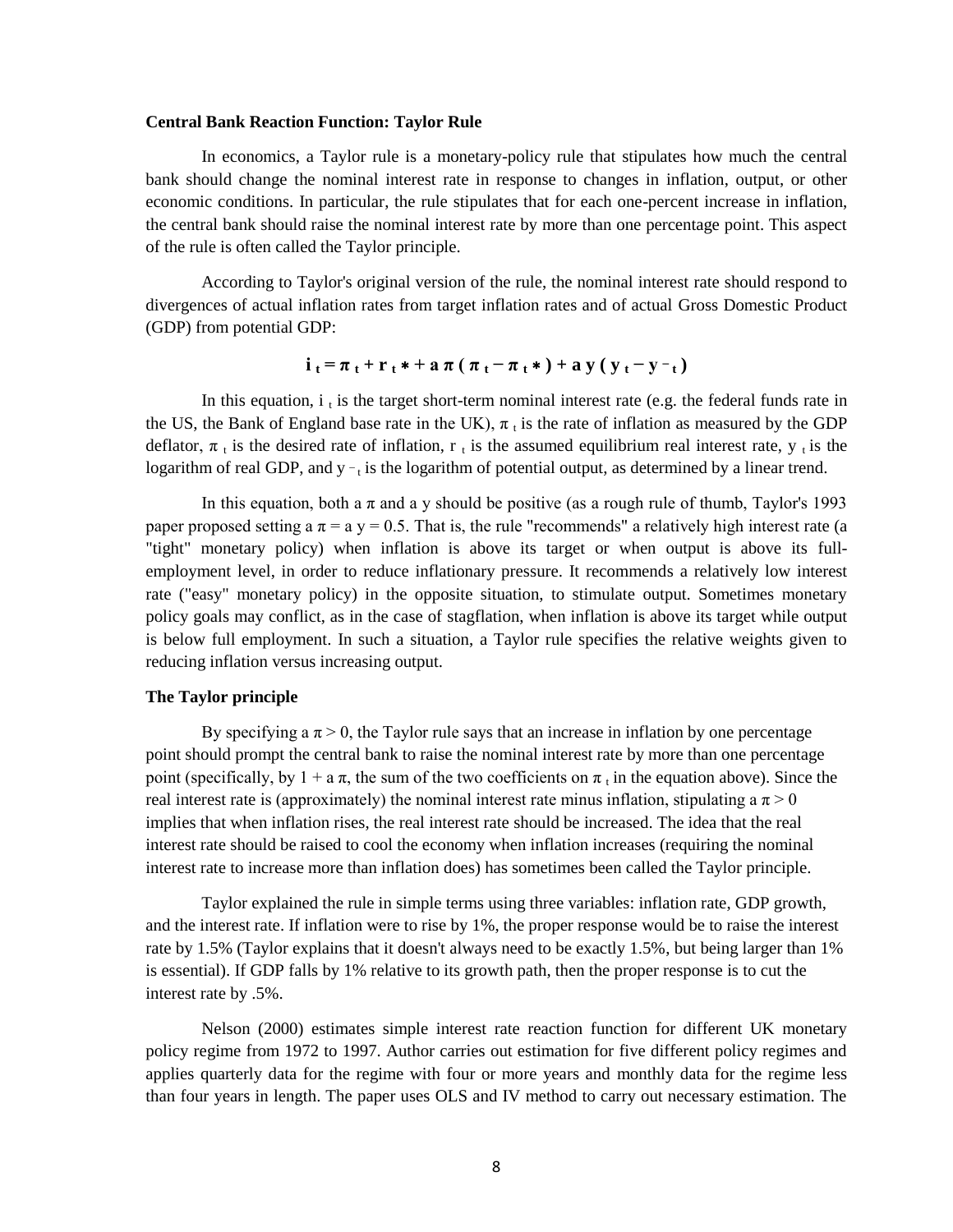outcome of the estimations shows different situation for different regimes. Estimation shows that 1972-76 period of extremely high inflation in UK is characterized by a near-zero response of nominal interest rates to the inflation rate. On the other hand the result of the study exhibits that periods of relatively restrictive monetary policy are not necessarily characterized by a greater than one-for-one long-run response of the nominal interest rate to inflation. Rather, the tightening of policy is sometimes manifested in a sharp increase in the average level of the real interest rate.

Patra and Kapur (2012) examines the performance of McCallum rule, Taylor rule and hybrid rules over the quarterly data during April 1996 - March 2011 for India to shed light on the operational feasibility of each rule in the Indian economy and the degree of commitment of policy authorities to any rules and variations therein. The paper uses both the forward looking and backward looking versions to examine the rule. Authors apply General Method of Moments (GMM) for estimating forward looking specifications of monetary policy rules when Ordinary Least square for estimating backward looking/contemporaneous specification of the policy rules. The paper encompasses real effective exchange rate in the used models in addition to output, inflation, industrial output, policy rate etc. Outcome of the paper shows that having an interest rate instrument when a nominal output growth is objective, forward looking specifications of both rules and their hybrid form outperform contemporaneous and backward looking editions.

Perera and Jayawickrema (2014) estimate alternative monetary policy reaction functions for Sri Lanka over the period of 1996Q1 - 2013Q2 with a view to characterize the monetary policy decision making process of the country applying Taylor rule. Authors applied OLS for estimation of backward looking and contemporaneous models and GMM for forward looking model. Authors incorporated exchange rate as a variable in the monetary policy reaction function. Conclusion of the paper indicates that a forward looking specification of the reaction function provides the most appropriate characterization of Sri Lankan monetary policy making among the alternative specifications. The higher focus on price stability is evident from the increased size of the coefficient on inflation gap found in the paper. The preference of central bank is also evident from the research result of the study through the higher response of monetary policy to fluctuations in output than the fluctuation in inflation.

#### **V. Empirical Results**

Table 1 show the results derived from DSGE model estimating central bank reaction functions for Bangladesh. The central bank reaction function using Taylor rule shows that current interest rate depends on lag interest rate, as well as a function of the deviation of inflation from its target rate, and an output gap measure. Table 1 shows that Taylor lag is a lag interest rate, which is assumed to be 0.50 for the developing countries. However, in case of Bangladesh the magnitude turns out to be 0.89, which implies that Bangladesh Bank use backward looking strategy while determine current short term interest rate.

The estimated coefficient of inflation (taylor\_inf) and its target rate is 1.77 which is also higher than the value of 1.50 suggested by Taylor implying that Bangladesh Bank put more emphasis on inflation i.e., if inflation increase by i percentage points the short term nominal interest rate should increase by 1.77 percent. The coefficient of output gap (taylor  $y$ ) is turns out to be below its prior mean which is 0.45 implying that if the coefficient of output gap is below the number suggested by Taylor than the central bank should lower the short term nominal interest rate. The parameter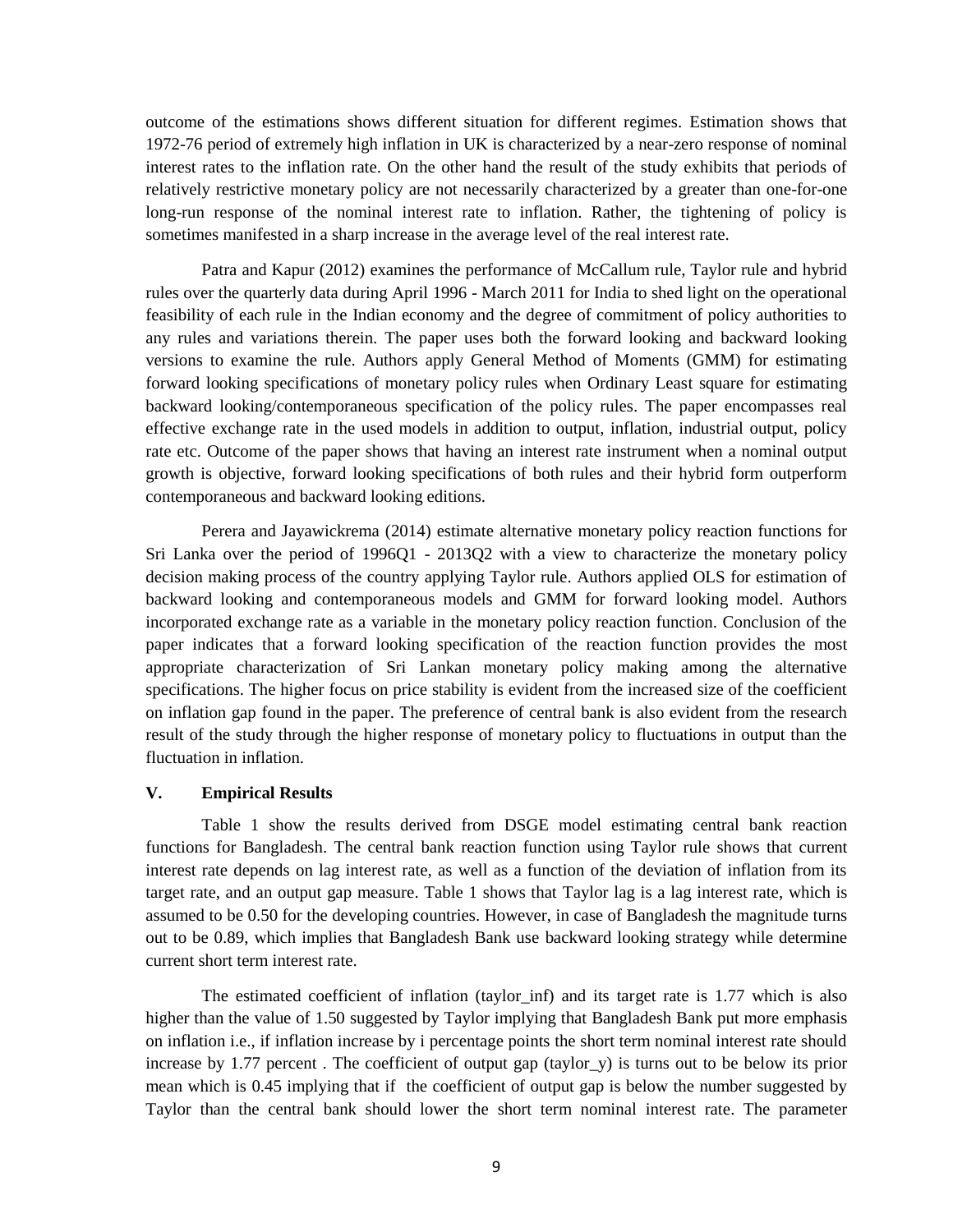RHO\_PXX, RHO\_YX and psi\_price are the autoregressive parameters of terms of trade, output and Calvo price which are also higher for Bangladesh. Therefore, the bottom line of this central bank reaction function is Bangladesh Bank should raise interest rate by 1.77 percent while lower interest rate if the output is lower than is potential trend and also *Bangladesh put more emphasis on stabilizing inflation, i.e., price stability.*

Table 1

| Estimates  | Priors<br>posteriors 90% HPD interval |      |      | priors | posteriors |           |
|------------|---------------------------------------|------|------|--------|------------|-----------|
|            | Mean                                  | Mean |      |        | Dist.      | Std. Dev. |
| taylor lag | 0.50                                  | 0.89 | 0.87 | 0.90   | beta       | 0.20      |
| taylor inf | 1.50                                  | 1.77 | 1.49 | 2.04   | norm       | 0.25      |
| taylor y   | 0.50                                  | 0.45 | 0.38 | 0.50   | beta       | 0.20      |
| RHO PXX    | 0.50                                  | 0.94 | 0.92 | 0.95   | beta       | 0.20      |
| RHO YX     | 0.50                                  | 0.51 | 0.18 | 0.81   | beta       | 0.20      |
| psi price  | 0.50                                  | 0.59 | 0.51 | 0.67   | beta       | 0.20      |

#### Notes: RHO\_PXX, RHO\_YX and RHO\_YX, are the autoregressive parameters of terms of trade, output and Calvo price.

#### **Standard Deviation of Shock**

Prior and Posterior estimates

The standard deviation of shocks implies that which shock is more volatile for Bangladesh. Standard deviation measures the volatility of shocks. In this regard, the estimated volatility for the productivity shock is 0.11 which is much higher than its prior mean i.e., our expectations of 0.05 which implies that in Bangladesh productivity shock fluctuate more than monetary shock which is 0.02 and 0.04 of terms of trade shock. Therefore, the results implied that *Productivity shock is more volatile than monetary policy shock in Bangladesh.*

Table 2

```
Standard deviation of shocks
```

| Estimates                                        | Mean | Mean         |              | Priors Posteriors 90% HPD interval priors<br>Dist. |              | posteriors<br>Std.Dev. |
|--------------------------------------------------|------|--------------|--------------|----------------------------------------------------|--------------|------------------------|
| Monetary Shock 0.05<br>Terms of trade shock 0.05 |      | 0.02<br>0.04 | 0.01<br>0.04 | 0.02<br>0.05                                       | invq<br>invq | 4.00<br>2.00           |
| Productivity shock 0.05                          |      | 0.11         | 0.09         | 0.12                                               | inva         | 4.00                   |

# **Shocks and Observables**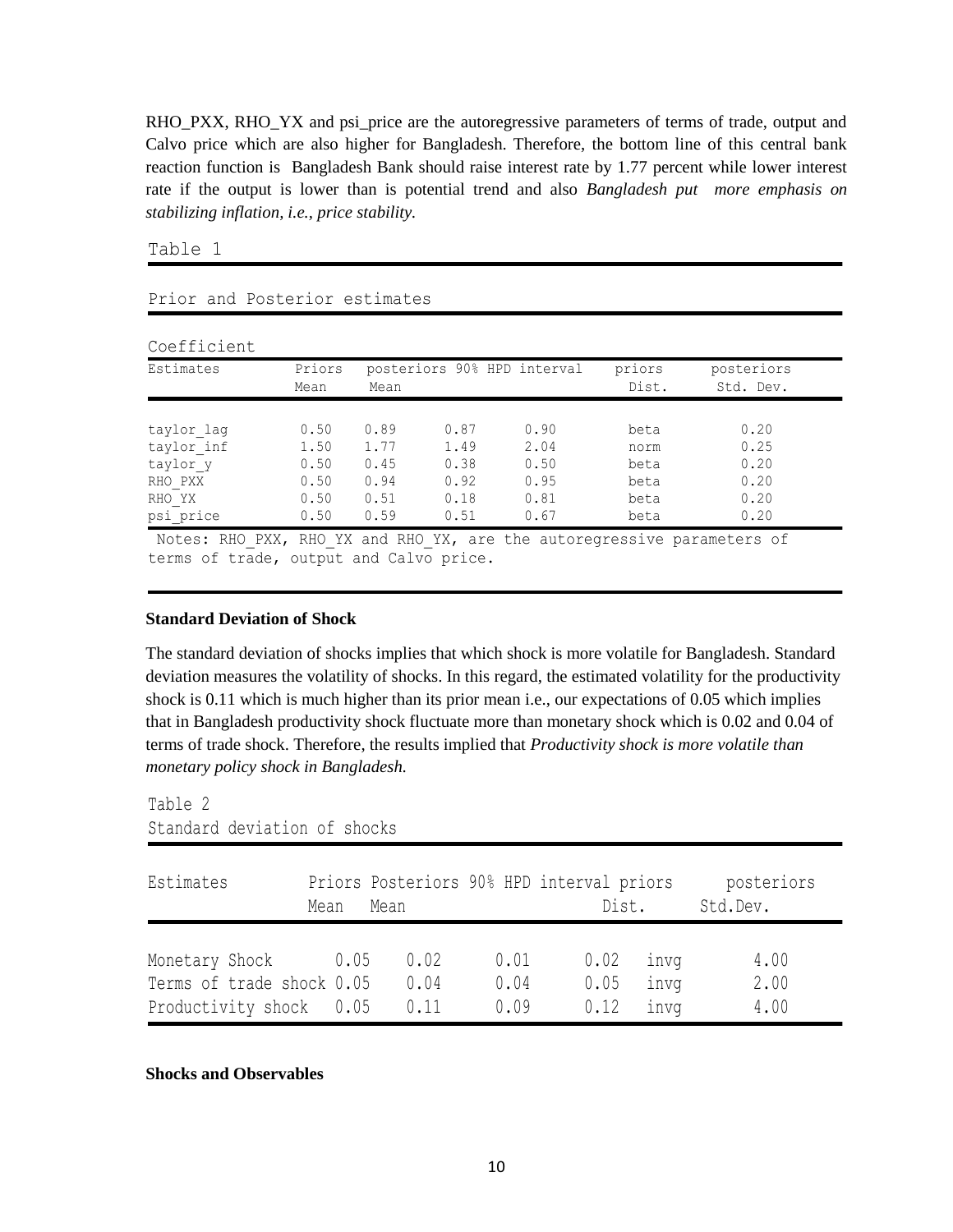Three macroeconomic variables real GDP, inflation and the short-term interest rates used as observables. The model contained three stochastic shocks: namely: Monetary Policy Shocks, Productivity and Terms of Trade Shocks (M, PXX, and YX).

# **Conditional Variance Decompositions.**

The conditional shock decomposition of GDP showed that monetary policy shock dominated the variability of GDP at all of the horizons. The other shock which also matter is productivity. The conditional shock decomposition of inflation showed that monetary policy shock (epsilon\_M) dominated the variability of inflation at all of the horizons followed by the productivity shock (epsilon\_YX).

|                  |      | Table-5:Conditional variance Decompositions |      |      |      |
|------------------|------|---------------------------------------------|------|------|------|
| Shock/Quarter    | - 1  | $\overline{2}$                              | 3    | 4    | 10   |
| <b>GDP</b>       |      |                                             |      |      |      |
| epsilon_M        | 0.60 | 0.65                                        | 0.66 | 0.66 | 0.68 |
| epsilon_PXX      | 0.69 | 0.08                                        | 0.09 | 0.08 | 0.08 |
| epsilon_YX       | 0.33 | 0.29                                        | 0.27 | 0.27 | 0.25 |
| <i>Inflation</i> |      |                                             |      |      |      |
| epsilon_M        | 0.20 | 0.68                                        | 0.70 | 0.70 | 0.71 |
| epsilon_PXX      | 0.06 | 0.06                                        | 0.06 | 0.07 | 0.07 |
| epsilon_YX       | 0.11 | 0.24                                        | 0.21 | 0.21 | 0.21 |

*Table-3:Conditional Variance Decompositions*

Source: Authors own Estimation.

#### **Smoothed Shocks**

The smoothed shocks of monetary policy show that the economy of Bangladesh hit hurt by an adverse monetary policy shock during the period of 1994 to 1997 and also 2003 to 2006 during the periods of high commodity price and oil price increase and also after the global financial crisis.





The productivity shock was higher during 1994 to 1996, 2003 to 2005 and 2010.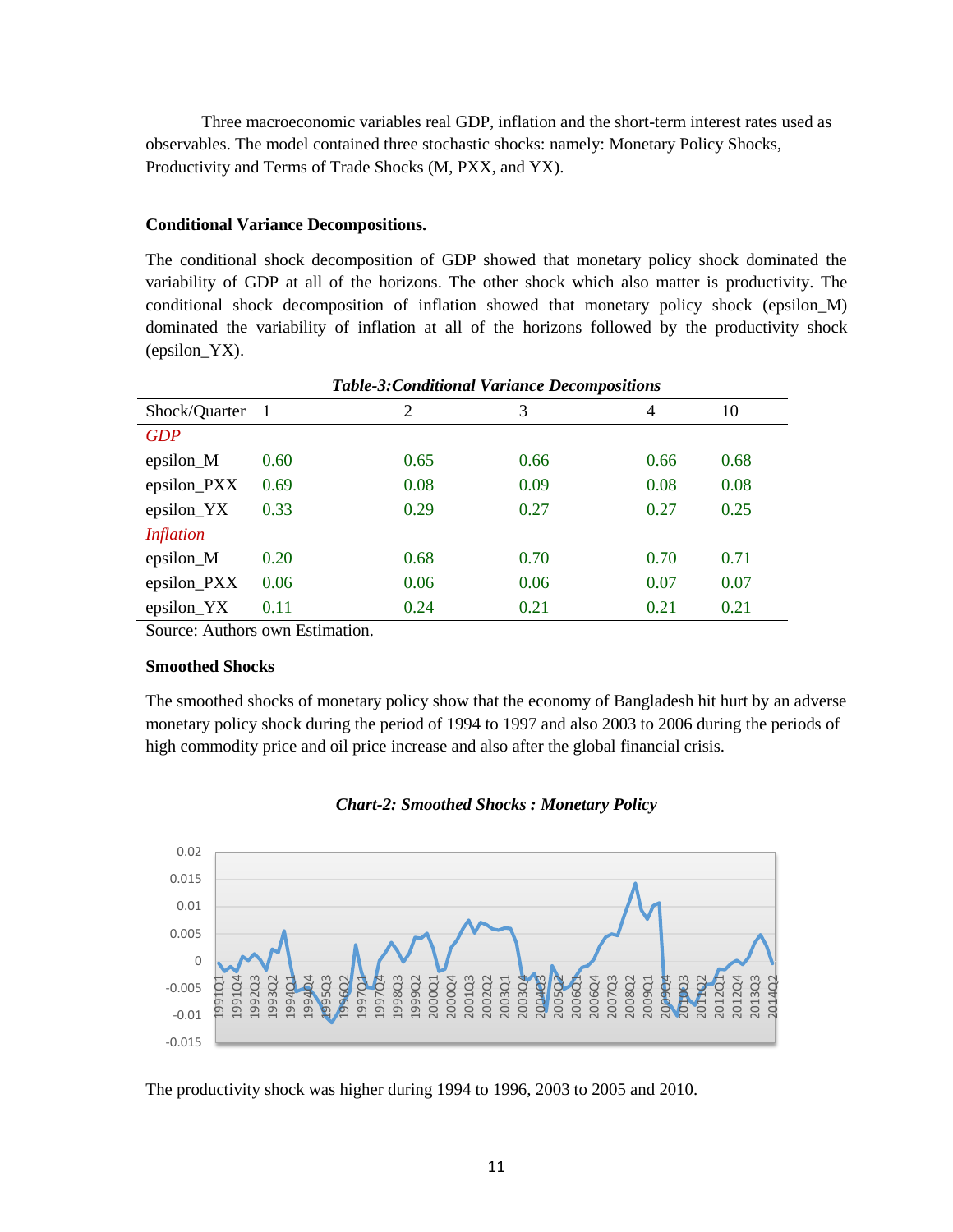

*Chart-2: Smoothed Shocks: Productivity*

# **VI. Conclusion**

The intention of this study is to estimate the central bank reaction function for Bangladesh. Using quarterly data for the sample period from 1990 to 2014, this paper found that central bank of Bangladesh put more emphasis on inflation stabilization over growth. The results also supported by the conditional variance decompositions, smoothed shocks of GDP and inflation. The DSGE model captures the policy shocks from the data well. The main lesson we derive from the study is that the to control inflation and increased GDP monetary transmission channel could be used because monetary policy shock affects both output and inflation. Therefore, monetary policy plays a significant role in the macroeconomic stability of Bangladesh.

--------------------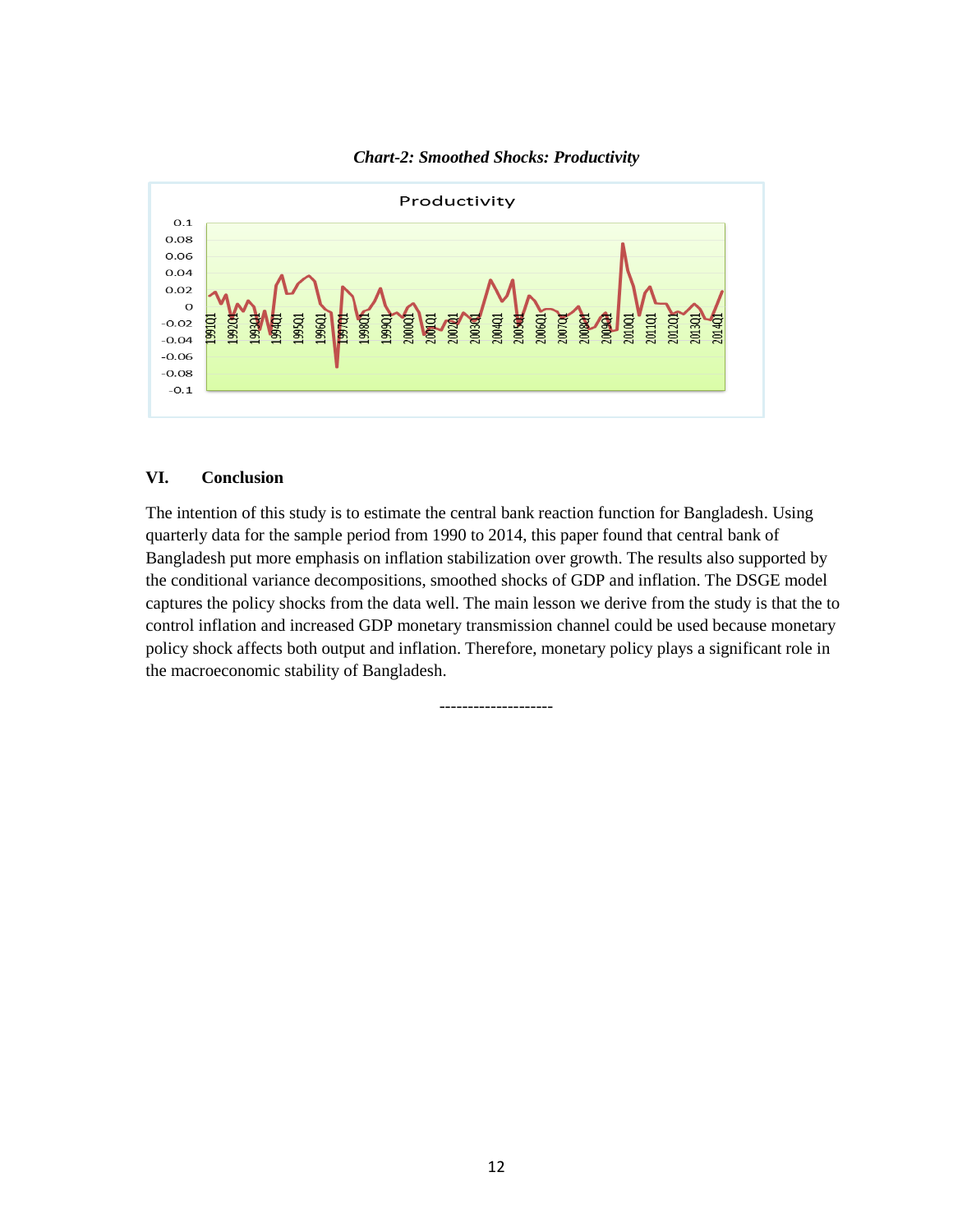- Ahmad, S.; Ahmed, W.; Pasha; Khan, S.; Rehman, M.(2012), "Pakistan Economy DSGE Model with Informality", *SBP Working Paper Series*, No. 47.
- Christiano, J. Lawrence, Trabandt, Mathias, Walentin, Karl (2010) "DSGE Models for Monetary Policy Analysis", *NBER Working Paper No. 16074*, June.
- Del Negro, M., Hasegawa, B. R., and Schorfheide, F (2014), "Dynamic Prediction Pools: An Investigation of Financial Frictions and Forecasting Performance", *Federal Reserve Bank of New York Staff Reports*, no. 695, October.
- Dib, A. & M. Gammoudi and K. Moran (2008). "Forecasting Canadian time series with the New Keynesian model, "*Canadian Journal of Economics*, Canadian Economics Association, 41: 138-165.
- Erceg, C, L Guerrieri and C Gust (2006a), "SIGMA: a new open economy model for policy analysis", *International Journal of Central Banking*, Vol. 2, No. 1, pp. 111-144, December.
- Erceg, C, L Guerreri and C Gust (2005), "Expansionary fiscal shocks and the US trade deficit", *International Finance,* Vol. 8, No. 3, pp. 363-397.
- Gabriel, J. Vasco; Levine, Paul; Pearlman, Joseph; Yang, Bo (2010), "An Estimated DSGE Model of the Indian Economy", *NIPE WP* 29/2010.
- Gambacorta, L. and Federico M S. (2013)," Should monetary policy lean against the wind? An analysis based on a DSGE model with banking, *BIS Working Papers No 418*, July.
- Haider, Adnan, Khan Safdar U. (2009), "A Small Open Economy DSGE Model for Pakistan", *The Pakistan Development Review,* Vol. 47, No. 4.
- Hara Naoko, Ichiue, Hibiki, Kojima, Satoko, Koji Nakamura, Shirota, Toyoichiro,(2009), " Practical use of Macroeconomic Models at Central Banks," *Bank of Japan Review*.
- Hwee, K. Chow; G.C. Lim; Paul D. McNelis (2013), "Monetary Regime Choice in Singapore: Would a Taylor Rule Outperform Exchange-Rate Management? "The *Journal of Asian Studies*, Vol., Number.
- Kolasa, M. (2008). "Structural heterogeneity or asymmetric shocks? Poland and the euro area through the lens of a two-country DSGE model", *National Bank of Poland, Working Paper No. 49.*
- Laséen, S. (2008)" The Use of DSGE Models for Monetary Policy Analysis at Sveriges Riksbank with a discussion of Optimal Policy Projections", Workshop on Structural Dynamic Macroeconomic Models in Asia-Pacific Economies,*Bank Indonesia – Bank for International Settlements, Bali, Indonesia, June.*
- Lee, J. S.,"BOKDSGE: A DSGE Model for the Korean Economy", Workshop on Structural Dynamic Macroeconomic Models in Asia-Pacific Economies, *Bank Indonesia – Bank for International Settlements,* Bali, Indonesia, June.
- Litterman, B. Robert (1984), "Forecasting and Policy Analysis with Bayesian Vector Autoregression Models", *Federal Reserve Bank of Minneapolis*, Quarterly Review, Fall.
- Lubik, T. and F. Schorfheide. (2005), "A Bayesian Look at New Open Economy Macroeconomics," *NBER Macroeconomics Annual20,* 313-366.
- Negro, D.Marco, Giannoni P. Marc, Schorfheide, F. (2014), "Inflation in the great Recession and New Keynesian Models", *Working Paper 20055, National Bureau of Economic Research*.
- Niestroj, Benjamin;Schabert, Andreas, Winkler, Roland(2013),The effects of Quantitative easing in an Estimated DSGE Model of the US Economy, http\\:editorexpress.com.
- Paul Bergin, P., Feng,L., Lin Yi. C (2014), Financial Frictions and Firm Dynamics, Working Paper 2009, *National Bureau of Economic Research*.
- Peiris, S. J. and M. Saxegaard (2007) "*An Estimated DSGE Model for Monetary Policy Analysis in Low-Income Countries*", *IMF Working Paper No. 07/282*
- Price, Lionel (1996), Economic Analysis in a central bank –Models Versus Judgment, Handbooks in Central Banking, No.3, *CCBS, Bank of England.*